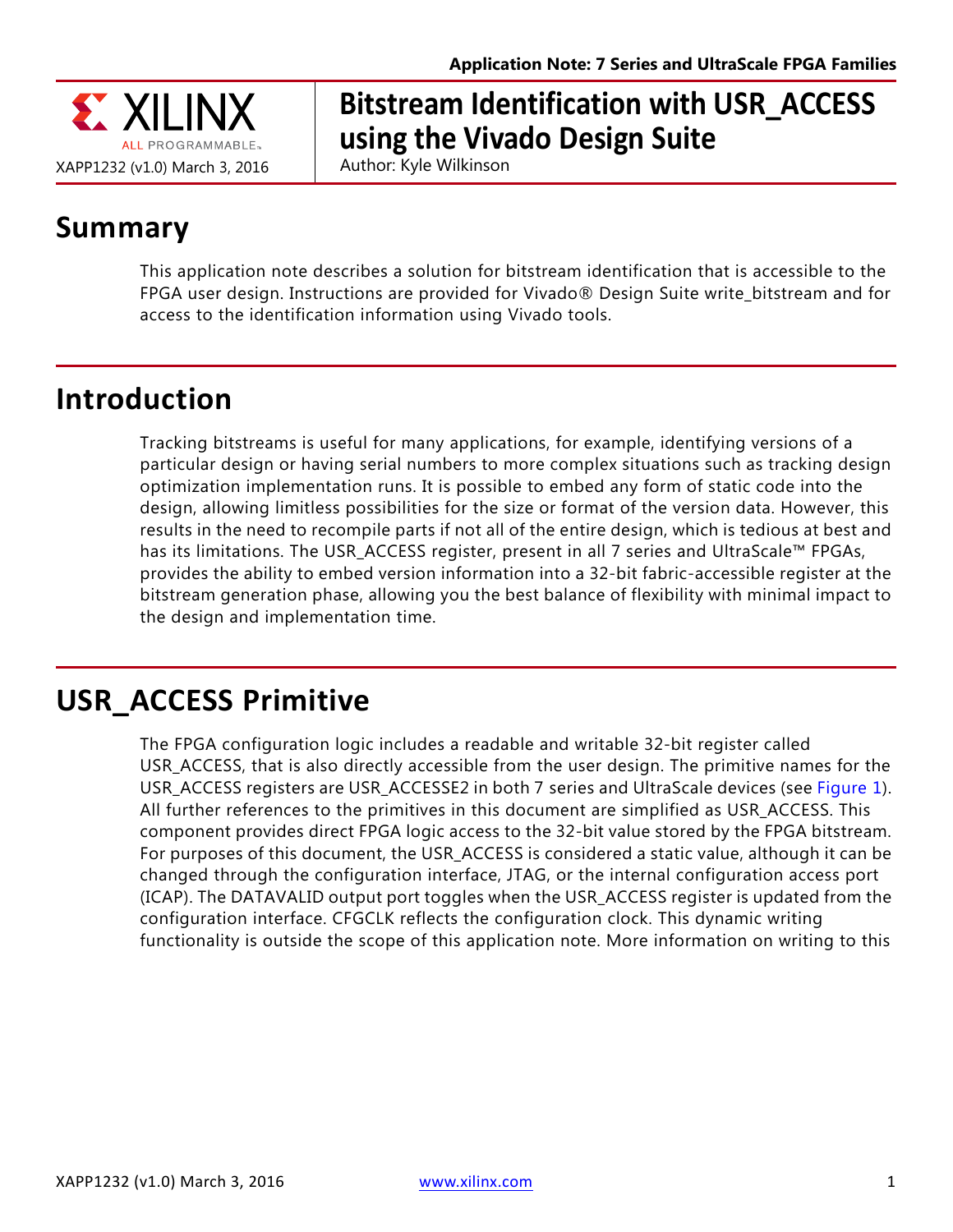

register dynamically can be found by searching for the register AXSS in the respective FPGA family's configuration user guide:

- ° *UltraScale Architecture Configuration User Guide* (UG570) [\[Ref 1\]](#page-7-0)
- <span id="page-1-0"></span>° *7 Series FPGAs Configuration User Guide* (UG470) [\[Ref 2\]](#page-7-1).



X1232\_01\_030515

*Figure 1:* **Schematic of USR\_ACCESS Component**

#### **Timestamp**

The USR\_ACCESS register can be configured with a 32-bit user-specified value or automatically loaded by the bitstream generation command (write\_bitstream) with a timestamp. The user-specified value can be used for revision, design tracking, or serial number type applications. The timestamp feature is useful when several implementation runs have been performed, thereby changing design optimization values, but the source design itself is unchanged. The timestamp value can then be compared to the timestamp for the bitstream file to correlate the design in the device to one of the many possible sources. The timestamp feature is not easily implemented by changing the source code. Implementing the USR\_ACCESS method provides a more accurate timestamp.

## **Write\_Bitstream Property for USR\_ACCESS**

The command usage feature is implemented using the following Tcl command during the Generate Bitstream process (write\_bitstream).

```
set_property BITSTREAM.CONFIG.USR_ACCESS NONE|0x<8-digit hex>|TIMESTAMP 
[current_design]
```
When no value or NONE is entered for this option, the behavior is to do nothing to this register, which defaults to all 0s:

NONE - DEFAULT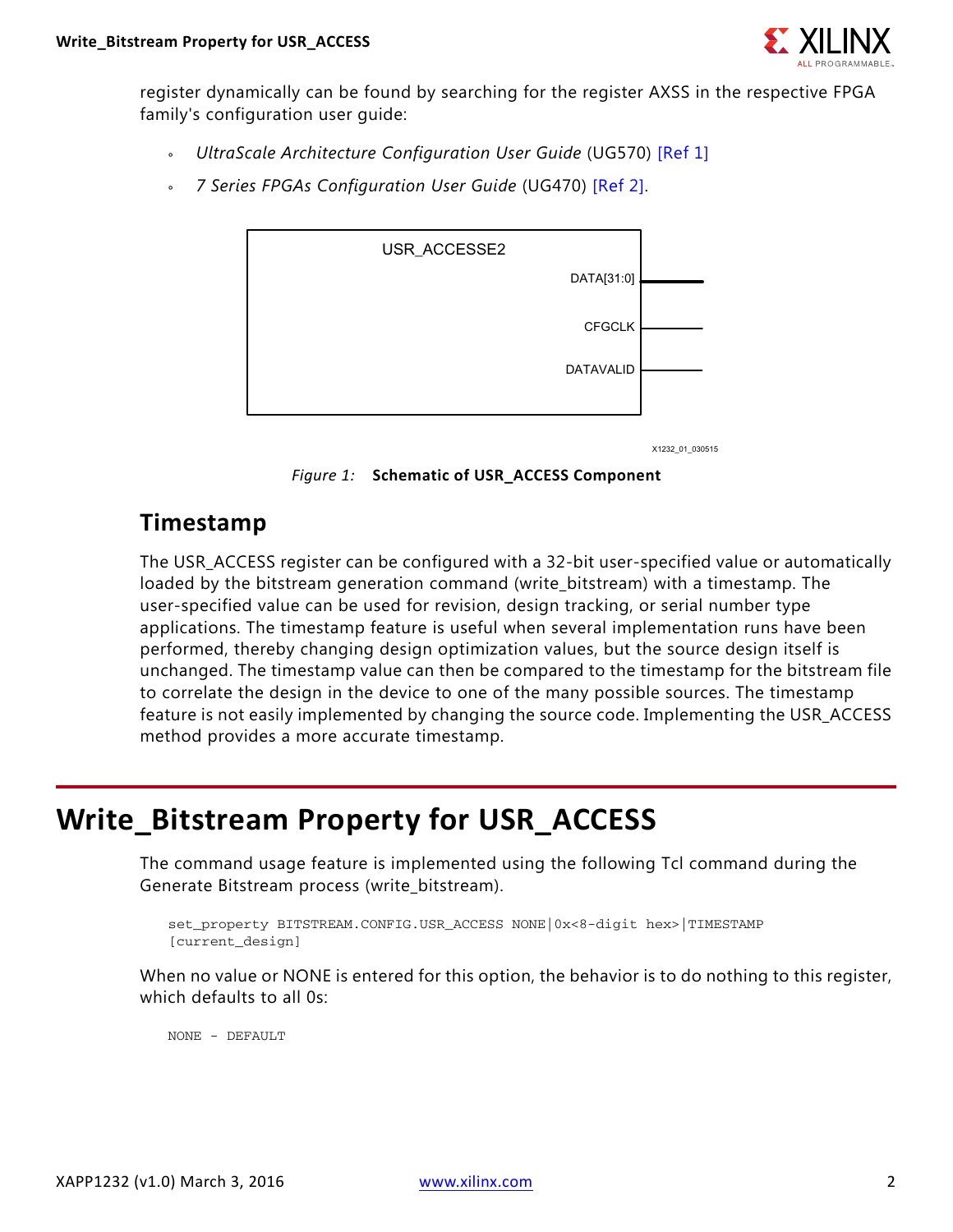

When an 8-character hexadecimal value is detected, this value is entered into the USR\_ACCESS register:

0xXXXXXXXX

When the keyword TIMESTAMP is entered as the value:

TIMESTAMP

write\_bitstream inserts the current timestamp into the 32-bit USR\_ACCESS register in this format:

```
ddddd_MMMM_yyyyyy_hhhhh_mmmmmm_ssssss
(bit 31) ……………………………………………………… (bit 0)
```
Where:

 $d d d d = 5$  bits to represent 31 days in a month  $M_{M}$  = 4 bits to represent 12 months in a year

 $y \rightarrow y \rightarrow y \rightarrow y \rightarrow z$  = 6 bits to represent 0 to 63 (to note year 2000 to 2063)

hhhhh = 5 bits to represent 24 hours in a day

mmmmmm = 6 bits to represent 60 minutes in an hour

ssssss = 6 bits to represent 60 seconds in a minute

When using the TIMESTAMP value, the minute and second values might not correspond directly with the timestamp on the file. This occurs because the timestamp value is determined near the beginning of the bitstream generation process, but the operating system file timestamp is at the end of the file creation process. Therefore, depending on the speed of the machine and the complexity of the operations required for write\_bitstream, these values might not match exactly with the file timestamp. Similarly, the same can occur if file generation is started close to the end of the hour or day.

### **Vivado Tools Flow**

There are a couple of different ways to implement the USR\_ACCESS feature using the Vivado tools. The recommended way to set the USR\_ACCESS register is to add it to the Xilinx Design Constraints (XDC) file before running Synthesis and Implementation, similar to an I/O location (LOC) or IOSTANDARD constraint. Alternatively, this option can also be entered using the GUI, under the **Edit Device Properties** process. To access the options using the Vivado integrated design environment (IDE) or GUI:

- 1. Open a **Synthesized Design** or **Implemented Design**.
- 2. Under the **Tools** menu, select **Edit Device Properties.**
- 3. Select **Configuration**.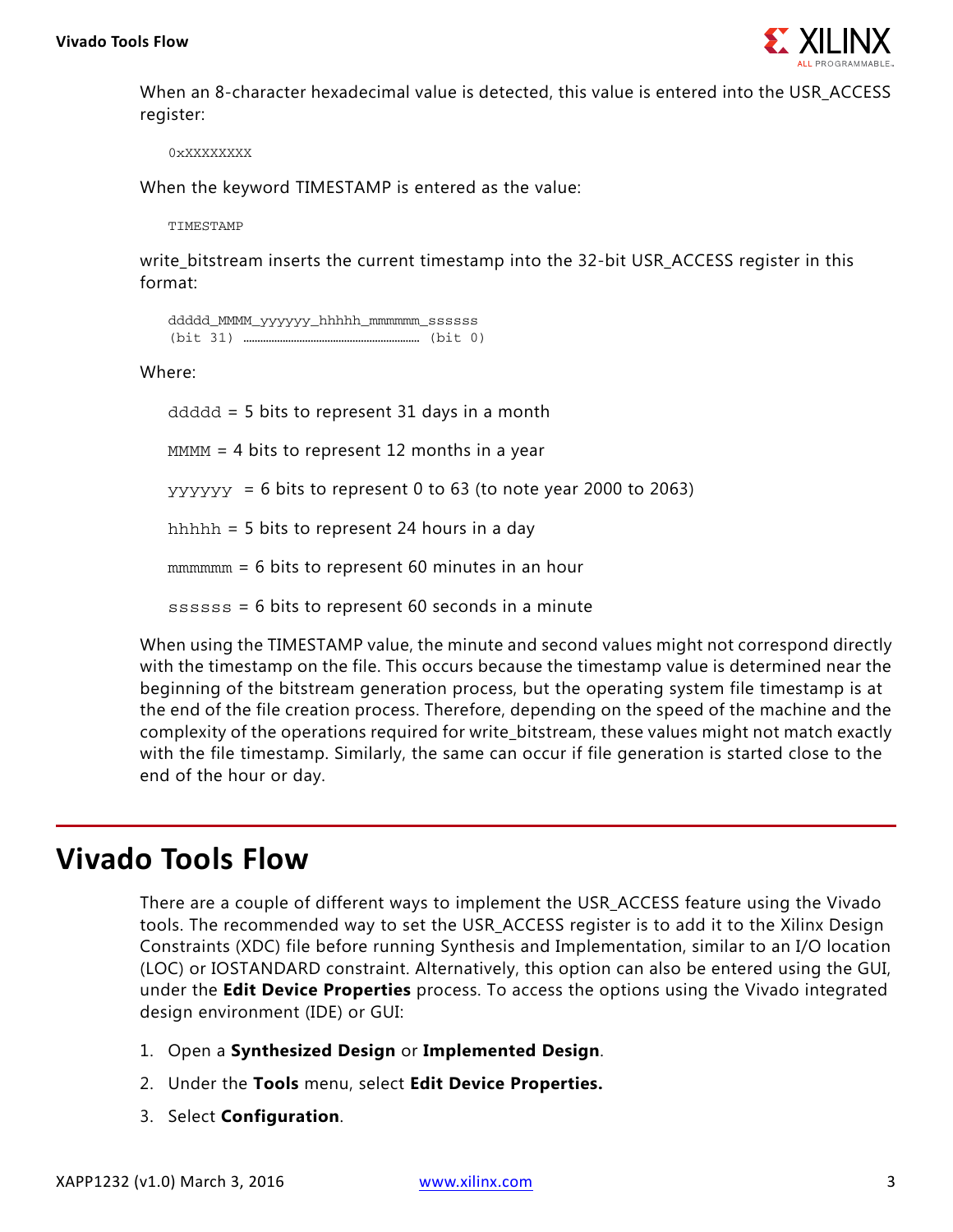

- 4. Enter an 8-digit hex value as shown in [Figure 2](#page-3-0) in the **User Access** field.
- 5. Replace the text **abcd0123** with **TIMESTAMP** if the TIMESTAMP feature is desired. *Note:* Not entering this option defaults to NONE, which leaves this register with all 0s.
- 6. Click **OK**.
- 7. Click **Generate Bitstream**.
- <span id="page-3-0"></span>8. Select **Save.** XDC is updated. Rerun **Synthesis and Implementation.**

| $Q -$                                                             | Configuration                                                                                                                                                                  |                                                                           |                                           |  |
|-------------------------------------------------------------------|--------------------------------------------------------------------------------------------------------------------------------------------------------------------------------|---------------------------------------------------------------------------|-------------------------------------------|--|
| General<br>Configuration<br><b>Configuration Modes</b><br>Startup | M <sub>2</sub> Pin<br>PROGRAM Pin                                                                                                                                              | <b>PULLUP</b><br>$\mathbf{v}$<br><b>PULLUP</b><br>$\overline{\mathbf{v}}$ |                                           |  |
| Encryption<br>Readback                                            | <b>TCK Pin</b>                                                                                                                                                                 | <b>PULLUP</b><br>۰                                                        |                                           |  |
|                                                                   | <b>TDI Pin</b>                                                                                                                                                                 | <b>PULLUP</b><br>$\overline{\mathbf{v}}$                                  |                                           |  |
|                                                                   | <b>TDO Pin</b><br><b>TMS Pin</b>                                                                                                                                               | <b>PULLUP</b><br>$\blacktriangledown$<br><b>PULLUP</b><br>▼               |                                           |  |
|                                                                   | Unused IOB Pins PULLDOWN -                                                                                                                                                     |                                                                           |                                           |  |
|                                                                   | Misc Settings                                                                                                                                                                  |                                                                           |                                           |  |
|                                                                   |                                                                                                                                                                                | Digitally Controlled Impedance (DCI) circuit match frequency              | ASREQUIRED -                              |  |
|                                                                   |                                                                                                                                                                                | Drop INIT_B pin when there is a configuration error                       | <b>ENABLE</b><br>$\overline{\mathbf v}$   |  |
|                                                                   | Enable over-temperature shutdown<br>$\overline{\mathbf{v}}$                                                                                                                    |                                                                           | <b>DISABLE</b><br>$\overline{\mathbf{v}}$ |  |
|                                                                   | Prohibit usage of the configuration pins as user I/O and persist after configuration   YES<br>Enable the SelectMAP abort sequence<br><b>ENABLE</b><br>$\overline{\phantom{a}}$ |                                                                           |                                           |  |
|                                                                   | Watchdog Timer value in User mode<br>0X00000000                                                                                                                                |                                                                           |                                           |  |
|                                                                   | <b>User Settings</b>                                                                                                                                                           |                                                                           |                                           |  |
|                                                                   | User ID<br>User Access abcd0123                                                                                                                                                | <b>OXFFFFFFFF</b>                                                         |                                           |  |

X1232\_02\_030515

*Figure 2:* **Edit Device Properties**

To confirm the write\_bitstream property is correctly written, open the XDC file and search for the USR\_ACCESS property, for example:

```
set property BITSTREAM.CONFIG.USR ACCESS abcd0123 [current design]
###############################################################################
# End
###############################################################################
```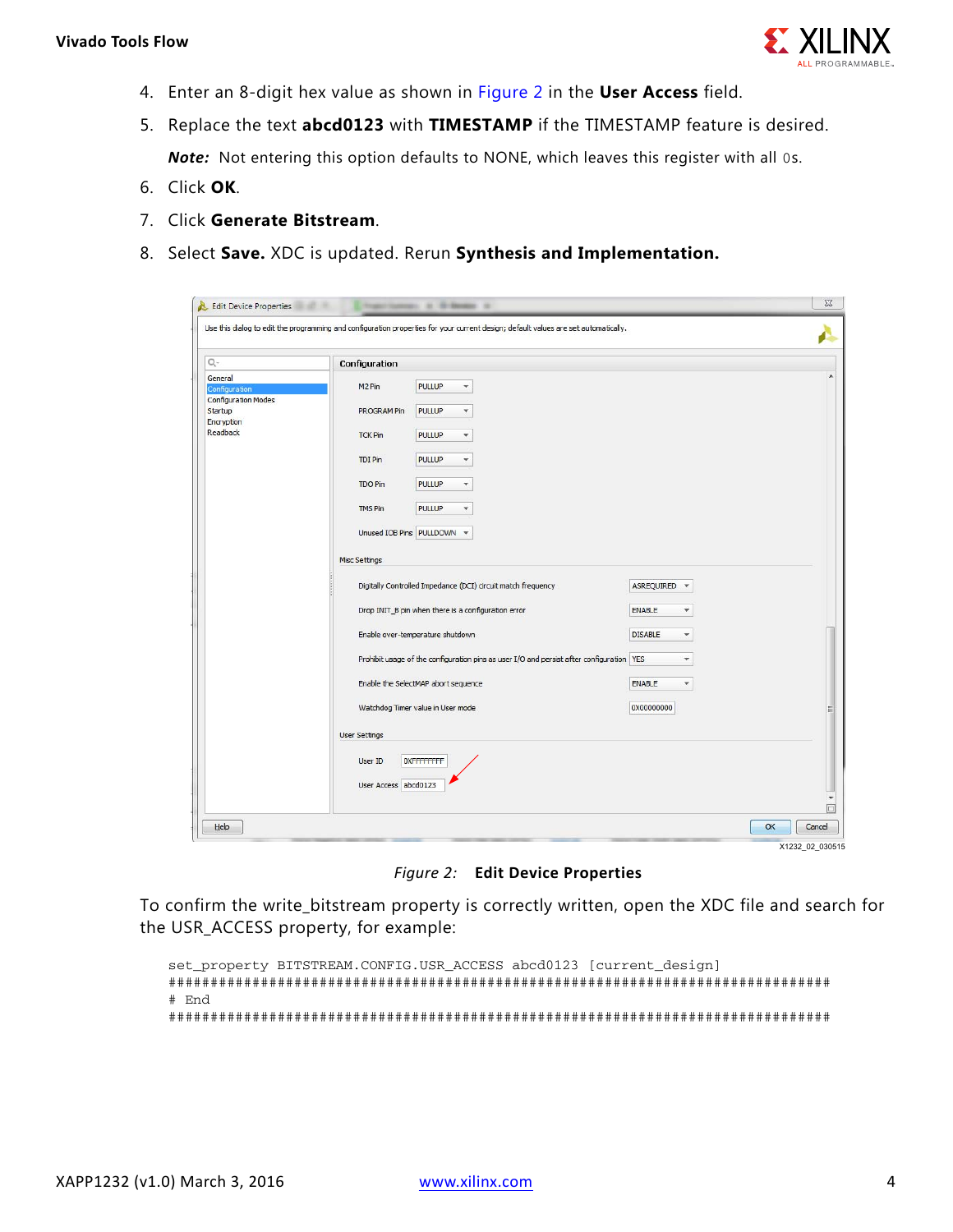

#### **Ability to Read the USR\_ACCESS Register with Vivado Tools**

<span id="page-4-0"></span>The Vivado Hardware Manager feature can read the USR\_ACCESS register. The USR\_ACCESS register is part of the selected hw\_device registers. After connecting to a valid hw\_target, the ability to verify the USR\_ACCESS register is available. This allows you to confirm the register is indeed written with the expected value or to confirm if the device is configured with the desired BIT file. To verify the USR\_ACCESS register is set correctly using the GUI, see [Figure 3](#page-4-0).

| Hardware Manager - localhost/xilinx_tcf/Digilent/210203338312A |                                          |            |                     |  |  |  |
|----------------------------------------------------------------|------------------------------------------|------------|---------------------|--|--|--|
| (i) There are no debug cores. Program device Refresh device    |                                          |            |                     |  |  |  |
| Hardware<br>- □ L ×                                            |                                          |            |                     |  |  |  |
| འΣ⊜◙▐い▶■                                                       |                                          |            |                     |  |  |  |
| Name<br><b>Status</b>                                          |                                          |            |                     |  |  |  |
|                                                                | $\Box$   localhost (1)                   |            | Connected           |  |  |  |
|                                                                | □ a clinx_tcf/Digilent/210203338312A (1) |            | Open                |  |  |  |
| ■ ◇ xc7k325t_0 (1)                                             |                                          |            | Programmed          |  |  |  |
| <b>ExADC</b> (System Monitor)                                  |                                          |            |                     |  |  |  |
|                                                                |                                          |            |                     |  |  |  |
|                                                                | Hardware Device Properties               |            | _ □ L ×             |  |  |  |
|                                                                | $+$ 2 $\frac{1}{2}$                      |            |                     |  |  |  |
|                                                                | <b>W</b> xc7k325t 0                      |            |                     |  |  |  |
|                                                                | CLASS                                    | hw device  |                     |  |  |  |
| $\mathbf{z}$<br>隐                                              | <b>DID</b>                               |            | jsn-JTAG-SMT1-21020 |  |  |  |
|                                                                | <b>IDCODE</b>                            | 33651093   |                     |  |  |  |
|                                                                | <b>INDEX</b>                             | 0          |                     |  |  |  |
| 臀                                                              | <b>IR_LENGTH</b>                         | 6          |                     |  |  |  |
| ÷                                                              | IS_SYSMON_SUPPORTED                      |            | $\sqrt{}$           |  |  |  |
| к<br>ᢙ                                                         | <b>MASK</b>                              | 0          |                     |  |  |  |
|                                                                | <b>NAME</b>                              | xc7k325t 0 |                     |  |  |  |
|                                                                | <b>PART</b>                              | xc7k325t   |                     |  |  |  |
|                                                                | <b>EL PROBES</b>                         |            |                     |  |  |  |
|                                                                | E PROGRAM                                |            |                     |  |  |  |
|                                                                | $\Box$ Register                          |            |                     |  |  |  |
|                                                                | <b>USERCODE</b>                          | fffffffff  |                     |  |  |  |
|                                                                | USR_ACCESS                               | abcd0123   |                     |  |  |  |
|                                                                |                                          |            | X1232 03 031715     |  |  |  |

*Figure 3:* **Hw\_target Device Properties**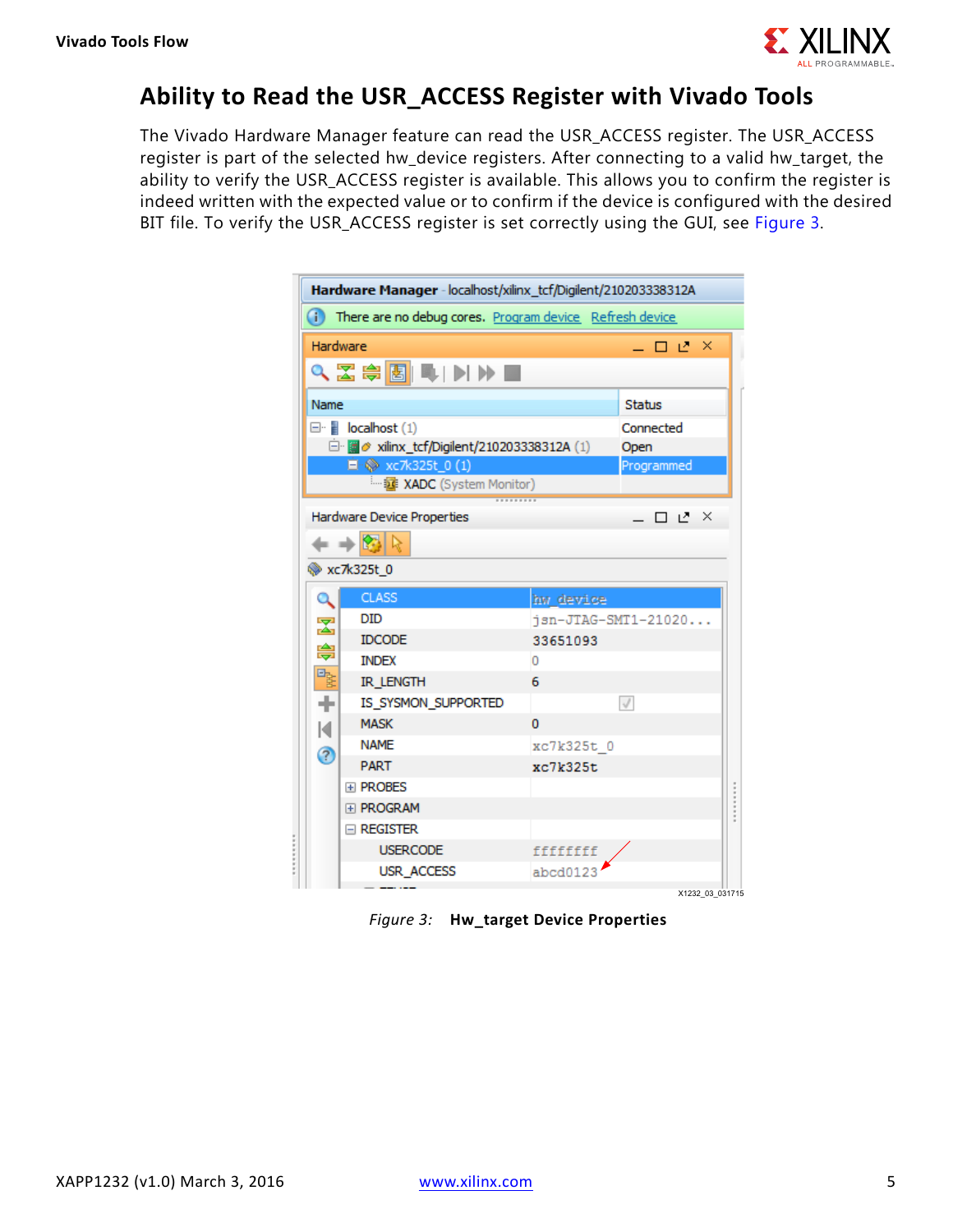

To verify the USR\_ACCESS register is set correctly using Tcl, use the get\_property of device REGISTER.USR\_ACCESS:

get\_property REGISTER.USR\_ACCESS [lindex [get\_hw\_devices] 0]

<span id="page-5-0"></span>See [Figure 4](#page-5-0).

| <b>Td Console</b>                                                                                                                                                                                                                                                                                                                                                                                                                                                                                                                                                                                                                                                                                                                                                   |                 |  |  |
|---------------------------------------------------------------------------------------------------------------------------------------------------------------------------------------------------------------------------------------------------------------------------------------------------------------------------------------------------------------------------------------------------------------------------------------------------------------------------------------------------------------------------------------------------------------------------------------------------------------------------------------------------------------------------------------------------------------------------------------------------------------------|-----------------|--|--|
| $\overline{\mathbf{x}}$<br>refresh hw device [lindex [get hw devices] 0]<br>INFO: [Labtools 27-1434] Device xc7k325t (JTAG device index = 0) is programmed<br>鼻<br>WARNING: [Labtools 27-3123] The debug hub core was not detected at User Scan Cl<br>Ш<br>with -e "set xsdb-user-bscan <c chain="" number="" scan="" user="">" to detect t<br/>硐<br/><math>\hat{\mathbb{C}}</math>To determine the user scan chain setting, open the implemented design and use:<br/>(//report property [current design] BITSTREAM.CONFIG.USR ACCES<br/>重<br/>Read-only Value<br/>Property<br/>Type<br/><math>\times</math><br/>△BITSTREAM.CONFIG.USR ACCESS string false<br/>⊟qet property REGISTER.USR ACCESS [lindex [qet hw devices] 0]<br/><math>\triangle</math>551cf661</c> | TIMESTAMP       |  |  |
|                                                                                                                                                                                                                                                                                                                                                                                                                                                                                                                                                                                                                                                                                                                                                                     | X1232 04 031715 |  |  |



### **Conclusion**

The USR\_ACCESS feature is a method to track bitstreams for revisioning, or to track bitstreams with specific implementation runs without requiring changes to source code or requiring reimplementation.

### **Appendix A: Instantiation Templates**

The following instantiation templates are for 7 series devices. The port names are identical for UltraScale devices.

- Artix®-7: USR\_ACCESSE2
- Kintex®-7: USR\_ACCESSE2
- Virtex®-7: USR\_ACCESSE2

The VHDL instantiation template for 7 series devices is:

```
Library UNISIM;
use UNISIM.vcomponents.all;
USR_ACCESS_7series_inst : USR_ACCESSE2
port map (
```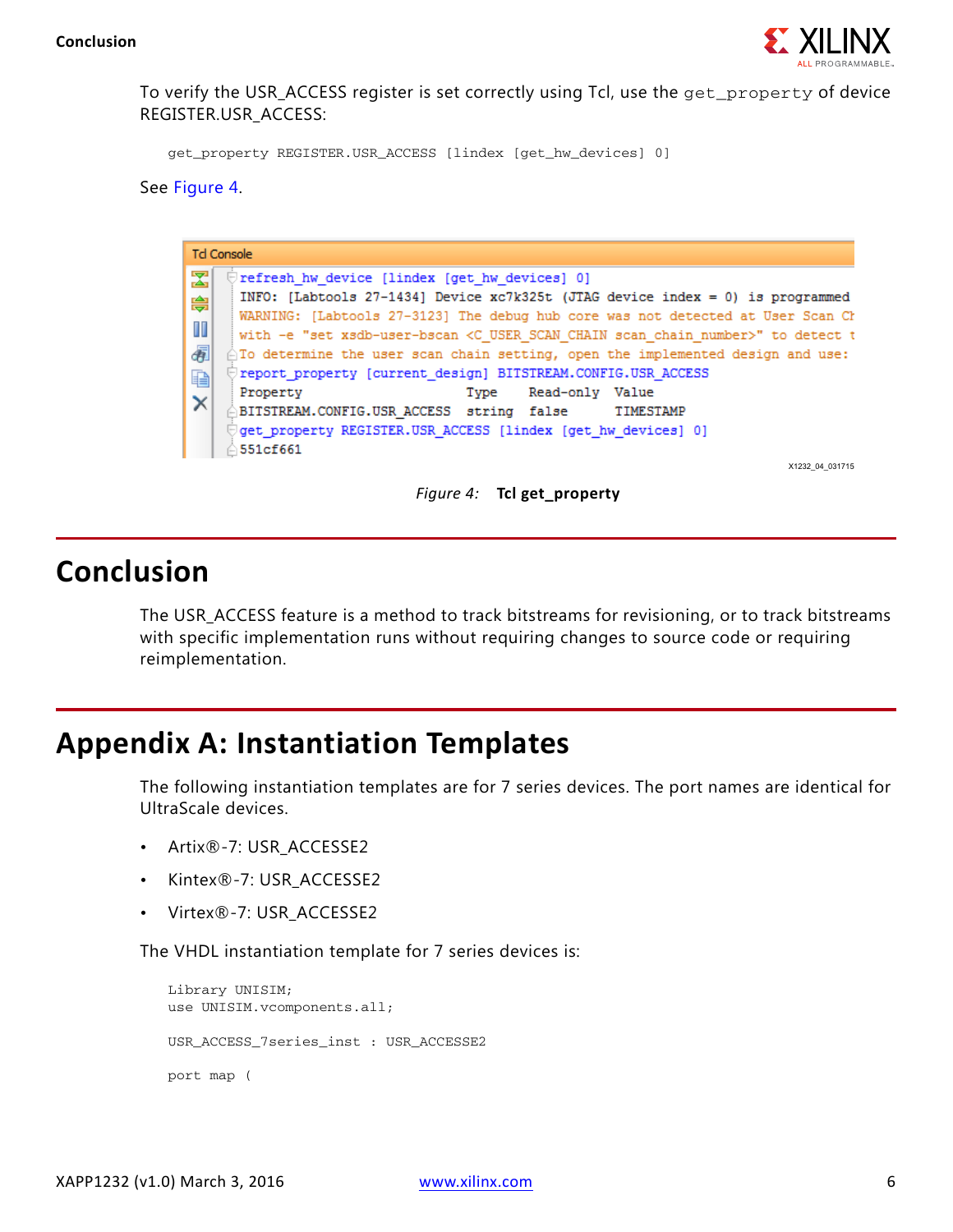

```
CFGCLK => CFGCLK, -- Not utilized in the static use case in this application note
DATA => DATA, -- 32-bit output Configuration Data output
DATAVALID => DATAVALID -- Not utilized in the static use case in this application note
);
```
*Note:* Instantiations are also available in the Vivado Language Templates.

The Verilog instantiation template for 7 series devices is:

```
USR_ACCESSE2 USR_ACCESS_7series_inst (
CFGCLK(CFGCLK), // Not utilized in the static use case in this application note
DATA(DATA), // 32-bit output Configuration Data output
DATAVALID(DATAVALID) // Not utilized in the static use case in this application note
);
```
### **Appendix B: Bitstream Composition**

The USR\_ACCESS register can be found in the bitstream by searching for the command:

```
Type 1, Write command, address 01101, 1 word
```
00110000000000011010000000000001 - 0x3001A001

The 32-bit value after that command is the USR\_ACCESS register value. Details on the syntax to read and write values through the configuration port can be found in the configuration details chapter of the respective configuration user quide [\[Ref 1\]](#page-7-0) or [\[Ref 2\].](#page-7-1)

The following is an annotated section of a Kintex-7 device bitstream (in raw bit file [.rbt] format) with a TIMESTAMP value.

```
00110000000000100010000000000001
00000000000000000000000000000000
00110000000000011010000000000001 • Type 1, write, address 01101, one word
010101010001110011110111001100001 • USR ACCESS value
00110000000000100110000000000001
00000000000000000000000000000000
```
The above example stores this TIMESTAMP value: REGISTER.USR\_ACCESS:0x551cf661

Breaking down the 32-bit USR\_ACCESS value results in a TIMESTAMP of 10/10/14 3:25:33 pm.

```
01010 1010 001110 01111 011001 100001
```
Where:

5 bits for day:  $01010 = 10$ <sup>th</sup> day 4 bits for month:  $1010 = 10$ <sup>th</sup> month 6 bits for year:  $001110 = 14$ <sup>th</sup> year (2014) 5 bits for hour:  $01111 = 15$ 6 bits for minute: 011001 = 25 6 bits for seconds: 100001 = 33